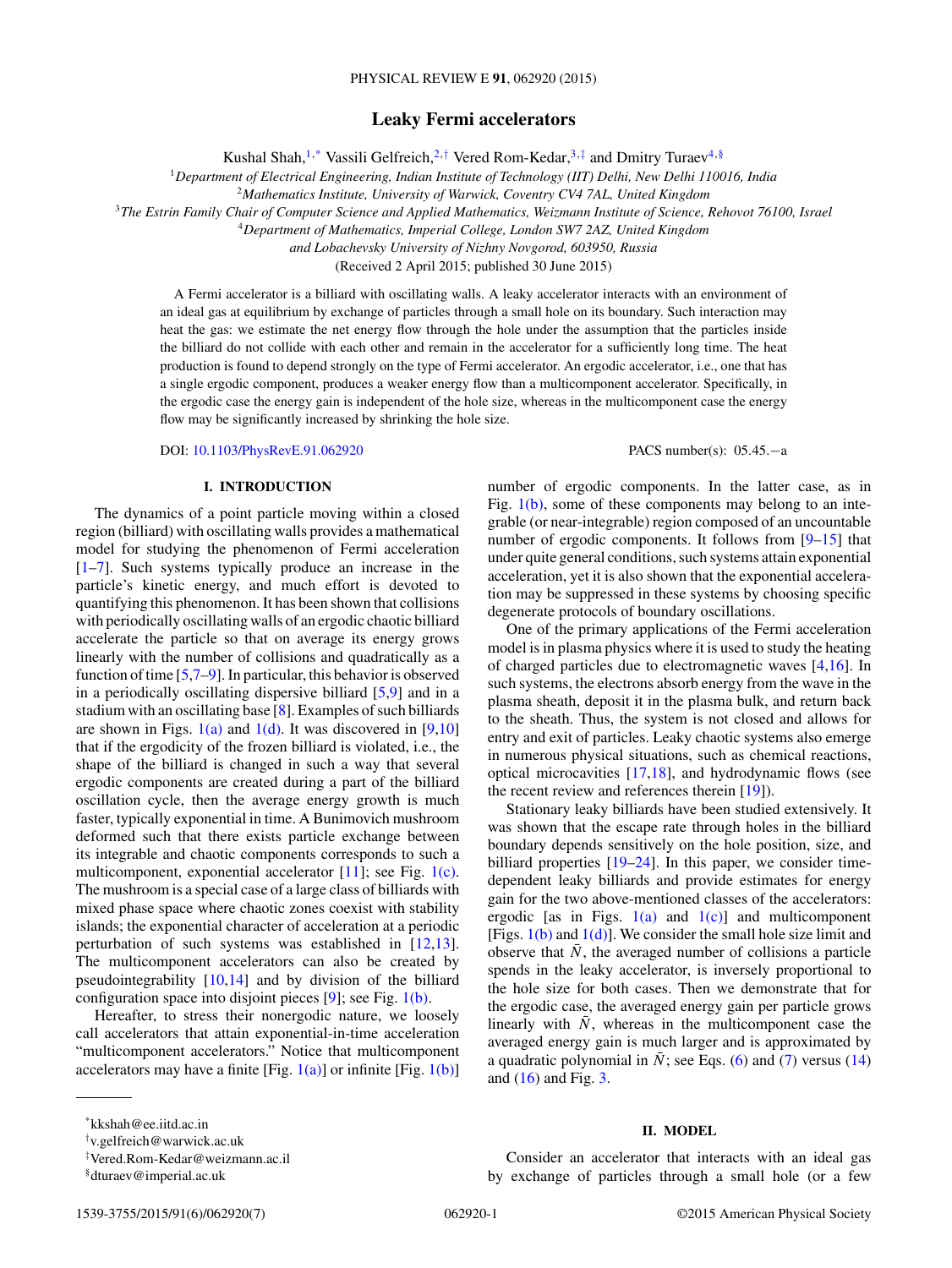<span id="page-1-0"></span>

FIG. 1. (Color online) (a) Sinai accelerator, (b) divided Sinai accelerator, (c) mushroom accelerator, and (d) stadium accelerator. See the simulation section (Sec. [III\)](#page-3-0) for geometric specifications and dynamical properties.

small holes) on its boundary. We assume that the gas is at equilibrium, i.e., there is a stationary distribution of the particles' speed, and the distribution of the angles at which the particles move in the gas is uniform. We assume that the particles move much faster than the billiard boundary. Collisions with the moving billiard walls change the kinetic energy of the particles inside the billiard, and, on average, this may lead to an outgoing energy gain.

For a fixed kinetic energy  $E_{\text{in}} = \frac{v_{\text{in}}^2}{2}$  (we assume the particles have a unit mass), the number density of particles entering the billiard per unit of time is proportional to  $hv_{in}$ , where *h* is the size of the hole (the area of the hole for the three-dimensional case). Thus, the incoming energy flow at energy  $E_{\text{in}}$  is proportional to  $hv_{\text{in}}E_{\text{in}}$ . We assume that inside the billiard, the particles do not collide or interact with each other, so we can consider each of them separately. This gives us the net energy production by the accelerator per unit of time:

$$
G(E_{\rm in}) = h v_{\rm in} [E_{\rm out} - E_{\rm in}], \tag{1}
$$

where *E*out is the averaged value of the kinetic energy at the moment of exit for a particle that enters the accelerator with the energy *E*in (we average over all possible initial angles and positions in the hole, as well as over the phase of the billiard oscillations at the entry moment).

Let  $p_N$  denote the probability to exit the accelerator after *N* collisions with the billiards walls, and let  $\bar{E}(N)$  be the corresponding averaged exit energy. Then

$$
E_{\text{out}} = \sum \bar{E}(N; E_{\text{in}}) p_{N}.
$$
 (2)

We assume that the hole size *h* is small enough, so the effect of the hole on the statistics of the billiard is negligibly small (as in the case of the stationary Lorentz gas [\[23\]](#page-6-0)). Specifically, we assume that  $E(N; E_{\text{in}})$  can be approximated by the averaged energy of a particle in the closed (i.e., nonleaky) accelerator after *N* collisions. Additionally, we assume that  $p<sub>N</sub>$  and, thus,  $\bar{N}$ , the averaged number of collisions before exit, do not depend on  $E_{\text{in}}$  nor on the wall velocity  $u$ . This is obviously true when the billiard walls are stationary, so we extrapolate this claim to the case of slowly moving boundaries. We confirm this claim numerically for the examples we consider here (see Fig. [2\)](#page-2-0). In fact, the numerics show that  $p_N$  can be well approximated by the geometric distribution  $p_N^n = \frac{1}{\overline{N}}[1 - (1/\overline{N})]^{N-1}$  [Fig. [2\(c\)\]](#page-2-0). The average value  $\overline{N}$  in

this setting is just a geometric characteristic of the billiard and the hole. The natural assumption is

$$
\bar{N} \sim \frac{S}{h} \sim \frac{V}{Lh}, \quad \overline{N^2} \sim \left(\frac{V}{Lh}\right)^2, \tag{3}
$$

where *h* is the size of the hole in the billiard boundary, *S* is the size of the entire billiard boundary, *V* is the volume occupied by the billiard, and *L* is the characteristic diameter of the billiard. Relations (3) are confirmed by numerical experiments [see Fig.  $2(a)$ ].

To find the net energy production (1), it remains to estimate the dependence of the averaged energy  $\langle E \rangle$  of a particle in the closed accelerator on the number of collisions *N*. Let us recall how energy is gained in the accelerators. The reflection law for a particle hitting a moving wall is obtained by going to a coordinate frame that moves with the same velocity as the wall at the moment of collision. In the moving coordinates, we have an elastic reflection law that, after returning to the stationary frame, results in the reflection law

$$
v'_{\perp} = 2u(t,x) - v_{\perp}, \quad v'_{\parallel} = v_{\parallel}, \tag{4}
$$

where  $u(t, x)$  is the normal velocity of the wall at the collision point *x* at the moment *t*; *v* and  $v'$  are the velocities before and after the collision, and the subscripts  $\perp$  and  $\parallel$  stand for the components of the velocity that are normal and parallel to the wall, respectively.

If the billiard is chaotic, then the correlations between the consecutive angles  $\phi$  at which the particle hits the wall decay fast. Therefore, the process described by Eq. (4) may be approximated by a random walk with reflections: at each collision, the particle velocity undergoes a reflection and acquires an increment at a random direction.

This random walk proceeds differently for the two main classes of accelerators, namely ergodic and multicomponent [\[7\]](#page-6-0). In the ergodic case, the random walk becomes unbiased in the large speed limit, which means that the square of velocity (i.e., the kinetic energy) grows linearly with the number of collisions. Indeed, by taking the square of Eq.  $(4)$ , the energy  $E_N = \frac{1}{2}v_N^2$  after the *N*th collision satisfies

$$
E_{N+1} = E_N - 2u(t_N, x_N)v_N \cos \phi_N + 2u^2(t_N, x_N). \tag{5}
$$

Since  $|u| \ll v$ , the change in the billiard shape and relative change in the energy are not significant for a large number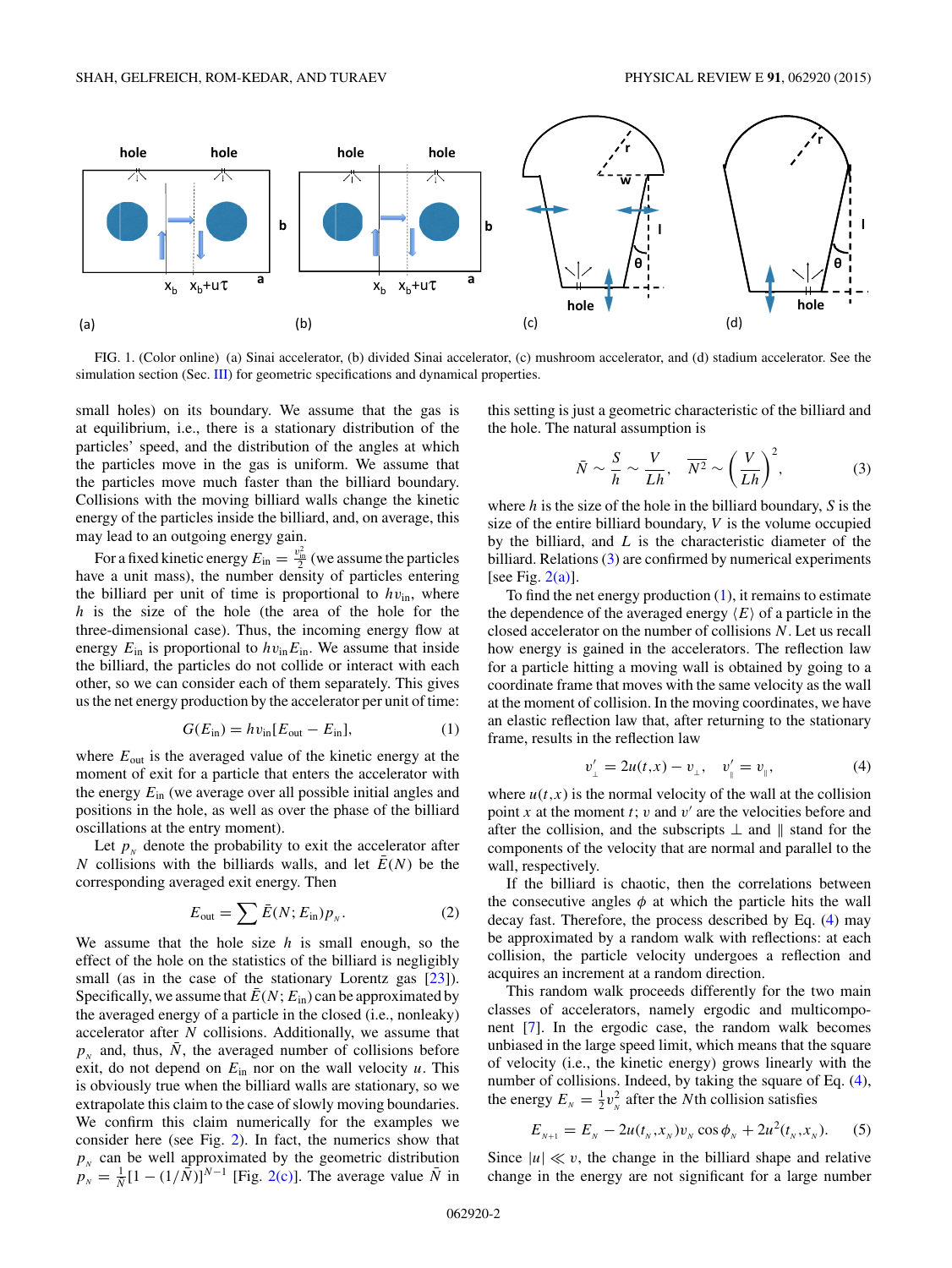<span id="page-2-0"></span>

FIG. 2. The distribution and the average number of collisions; see Eq. [\(3\)](#page-1-0). (a) Dependence on the hole size. Here, the initial energy is *E*in = 9000 for the Sinai and divided Sinai accelerators, and *E*in = 1250 for the mushroom and stadium accelerators. (b) No dependence on the initial particles' energy. Here *h* = 0*.*0005 for Sinai and divided Sinai accelerators, and *h* = 0*.*000 33 for mushroom and stadium accelerators. (c) The exponential distribution of the exit probabilities for the stadium accelerator. Here  $E_{\text{in}} = 1250$  and  $h = 0.00033$ .

of consecutive collisions, so one can average Eq. [\(5\)](#page-1-0) over the ergodic measure in the  $(x, \phi)$  space. The second term in Eq. [\(5\)](#page-1-0) can be much larger than the third one, but one can check (see, e.g., [\[7\]](#page-6-0)) that after averaging over the ergodic measure and over the period of the billiard oscillation, the second term vanishes (this is a consequence of the existence of the so-called Anosov-Kasuga adiabatic invariant in the ergodic case; see [\[2,7,9,25–29\]](#page-6-0)). Corrections to the averaging due to a slow change in the billiard shape and energy were computed in [\[2\]](#page-6-0). It follows from [2] that, after the averaging, the  $O(uv)$ term in Eq. [\(5\)](#page-1-0) effectively acquires a small factor of order  $|u|/v$  (see also [\[9\]](#page-6-0)). Thus, the effective change of the averaged energy per collision is of order  $u^2$  (i.e., it is a certain portion of the kinetic energy of the wall).

It follows that in the ergodic case, the averaged energy of a particle grows as  $\langle E(N) \rangle - E_{\text{in}} = k \frac{\bar{u}^2}{2} N$ , where  $\bar{u}$  is the averaged wall speed (average of  $|u|$ ). Thus, we conclude [see Eqs. [\(2\)](#page-1-0) and [\(3\)](#page-1-0)] that in the small hole limit,

$$
E_{\text{out}} - E_{\text{in}} = k \frac{\bar{u}^2}{2} \bar{N} = k \frac{V}{Lh} \frac{\bar{u}^2}{2}
$$
 (6)

for some coefficient *k* that may depend on the billiard shape and on the details of the protocol of the billiard wall oscillations. By plugging this result into Eq.  $(1)$ , we obtain that the energy gain rate in the ergodic case is positive, independent of the hole size *h*, and is given by

$$
G(E_{\rm in}) = kv_{\rm in} \frac{V}{L} \frac{\bar{u}^2}{2},\tag{7}
$$

i.e., it is proportional to the kinetic energy of the billiard wall, to the volume of the billiard, and inversely proportional to the time  $L/v_{\text{in}}$  the gas particle with the speed  $v_{\text{in}}$  needs to traverse the billiard once.

Next, we investigate the case of a multicomponent accelerator. In this case, the ergodicity of the fast motion is broken, so the  $O(uv)$  term in Eq. [\(5\)](#page-1-0) does not average out. This means

that the random walk  $(4)$  in the velocity space acquires a nonvanishing bias, so the particle speed is linear in *N* and its energy is quadratic in *N*. A more precise description of this process is done based on the theory developed in [\[7,9\]](#page-6-0). We note that the time between two consecutive collisions tends to zero as the particle speed grows,  $t_{N+1} - t_N \sim L/v_N$ , and it follows from Eq. [\(5\)](#page-1-0) that  $\frac{\Delta E}{\Delta t} = \frac{E_{N+1} - E_N}{t_{N+1} - t_N} \sim Lu_N \cos \phi_N E_N$ i.e., in the nonergodic case the energy changes exponentially with time, with a certain random rate. On a longer time scale, this process can be modeled by a multiplicative random walk (see [\[7,9,13,15\]](#page-6-0)):

$$
E_{n+1} = \xi_n^2 E_n, \quad v_{n+1} = \xi_n v_n,
$$
 (8)

where  $E_n = \frac{v_n^2}{2}$  is the kinetic energy after *n* periods of the billiard oscillations, and  $\xi_n$  is the sequence of independent, identically distributed random variables, independent of the initial energy. Importantly, it is shown in  $[7,13,15]$  that this random walk cannot be decelerating and, typically,

$$
\mathbb{E}\ln\xi_n>0,\quad \mathbb{E}\xi_n>1,\quad \mathbb{E}\xi_n^2>1.\tag{9}
$$

If we ignore the details of particle behavior on the time scales below the period *T* of billiard oscillations, we can infer from Eq. (8) the following description for the behavior of the averaged energy and speed gain at time *t*:

$$
\langle E(t) \rangle = E_{\text{in}} e^{\mu t}, \quad \langle v(t) \rangle = v_{\text{in}} e^{\lambda t}, \quad (10)
$$

$$
\langle v(s_1)v(s_2) \rangle = \langle v^2(s_1) \rangle; \quad \langle v(s_2)/v(s_1) \rangle
$$
  
= 
$$
\langle v^2(s_1) \rangle e^{\lambda(s_2 - s_1)}
$$
  
= 
$$
2E_{\text{in}}e^{\mu s_1} e^{\lambda(s_2 - s_1)} \quad (s_2 \ge s_1), \quad (11)
$$

where  $\mu = \frac{1}{T} \ln \mathbb{E} \xi^2 > 2\lambda = \frac{2}{T} \ln \mathbb{E} \xi > 0.$ 

Note that the number of collisions up to time *t* can be related to the particle speed via  $LN(t) \sim \int_0^t v(s)ds$ . So, the averaged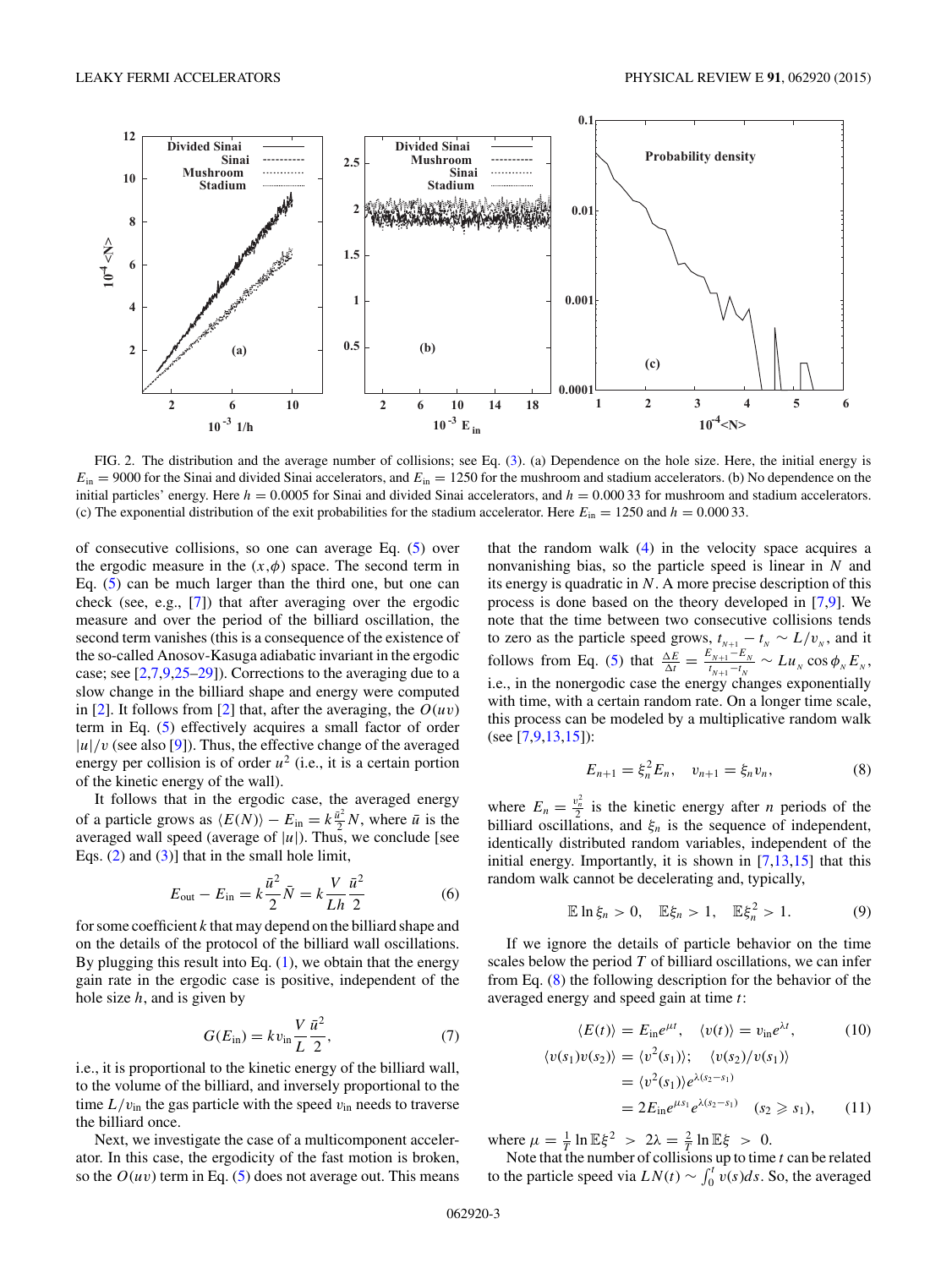<span id="page-3-0"></span>number of collisions up to time *t* is given by

$$
\langle N(t) \rangle = k_1 v_{\rm in} \frac{(e^{\lambda t} - 1)}{\lambda L}
$$

[see Eq.  $(10)$ ] and, by Eq.  $(11)$ ,

$$
\langle N^{2}(t) \rangle = \frac{k_{2}}{L^{2}} \int_{0}^{t} \int_{0}^{t} \langle v(s_{1})v(s_{2}) \rangle ds_{1} ds_{2}
$$
  
=  $\frac{2k_{2}}{L^{2}} \int_{0}^{t} \int_{s_{1}}^{t} \langle v(s_{1})v(s_{2}) \rangle ds_{2} ds_{1}$   
=  $4k_{2} \frac{E_{in}}{L^{2}} \int_{0}^{t} \int_{s_{1}}^{t} e^{\mu s_{1}} e^{\lambda(s_{2} - s_{1})} ds_{2} ds_{1}$   
=  $4k_{2} \frac{E_{in}}{(\mu - \lambda)L^{2}} \left[ \frac{e^{\mu t} - 1}{\mu} - \frac{e^{\lambda t} - 1}{\lambda} \right]$ 

1 *,*

where  $k_{1,2}$  are some coefficients of order 1.

Rearranging the expressions for  $\langle N \rangle$  and  $\langle N^2 \rangle$ , we get

$$
\langle E(t) \rangle - E_{\rm in} = 2k_1 \mu v_{\rm in} L \langle N(t) \rangle + 4k_2 \mu^2 L^2 \bigg( 1 - \frac{\lambda}{\mu} \bigg) \langle N(t)^2 \rangle,
$$

which, after averaging over the time *t* that the particle resides in the billiard, gives

$$
E_{\text{out}} - E_{\text{in}} = \mu \frac{L^2}{T} \left[ 2k_1 \frac{v_{\text{in}} T}{L} \bar{N} + 4k_2 \left( 1 - \frac{\lambda}{\mu} \right) \mu T \overline{N^2} \right]. \tag{12}
$$

The rate  $\mu$  in this formula is a well-defined quantity determined by a one-period run of the accelerator, and an analytic expression for  $\mu$  is also available in many cases [\[7,9–15\]](#page-6-0). However, to compare the energy gain with that given by Eq. [\(6\)](#page-2-0) in the ergodic case, we need to relate the rate  $\mu$  with  $\frac{\bar{u}^2}{2}$ , the kinetic energy of the wall.

By Eq. [\(9\)](#page-2-0), the exponential growth rate  $\mu$  is always non-negative. The minimal value  $\mu = 0$  is achieved when the distribution of particles in the billiard remains uniform during the period of billiard oscillations, as in the case of an ergodic billiard. Hence, when the deviation from the ergodic behavior is small, the rate  $\mu$  is small and behaves like the square of a certain quantitative measure of this deviation. The violation of ergodicity in the exponential accelerator is caused by changes of the phase space structure of the frozen billiard as its shape changes with time. Therefore, we relate the deviation from ergodicity to the magnitude of the shape change over the period. As the billiard size is changed with the mean speed  $\bar{u}$ , the dimensionless parameter estimating the ergodicity violation is  $\bar{u}T/L$ . Thus, the rate of the energy increase over the period *T* is, at small  $\bar{u}$ , given by

$$
\mu T \propto \left(\frac{\bar{u}T}{L}\right)^2. \tag{13}
$$

One can also extract this relation from the formulas for *μ* for various cases of multicomponent accelerators (e.g., from  $[7,9–12]$ ). Notice that even when  $\bar{u}$  is not small, the ratio  $\bar{u}T/L$ remains bounded and so does  $\mu$  *T* (we assume everywhere that the typical length scale of the billiard does not change hugely along the cycle, otherwise pathological behaviors may arise). So, Eq.  $(13)$  can be used in this case as well; it would then simply mean that the quantities on both sides of the relation are of order 1.

Plugging Eq. (13) into Eq. (12), we find

$$
E_{\text{out}} - E_{\text{in}} = \frac{\bar{u}^2}{2} \bigg[ k_1 \frac{v_{\text{in}} T}{L} + k_2 \mu T \overline{N^2} \bigg],\tag{14}
$$

or, in the case  $\bar{u}T/L \ll 1$ ,

$$
E_{\text{out}} - E_{\text{in}} = \frac{\bar{u}^2}{2} \bigg[ k_1 \frac{v_{\text{in}} T}{L} \bar{N} + k_2 \bigg( \frac{\bar{u} T}{L} \bigg)^2 \overline{N^2} \bigg],\tag{15}
$$

where the new coefficients  $k_{1,2}$  depend on the shape of the billiard and the protocol of the wall oscillation.

The term  $v_{\text{in}}T/L$  is proportional to the number of collisions per period. In our setting, this number is assumed to be large. It is also important for the validity of the exponential growth model that the particle is initially fast (i.e.,  $v_{\text{in}} \gg \bar{u}$ ) yet it remains in the billiard at least for one period. Therefore, Eqs.  $(12)$ ,  $(14)$ , and  $(15)$  are valid under the assumption

$$
1 \ll \frac{v_{\rm in} T}{L} \lesssim \bar{N};
$$

in particular  $v_{\text{in}} \lesssim \frac{V}{Th}$ . When this condition is violated, our theory is not applicable.

Comparing Eqs.  $(14)$  and  $(15)$  with Eq.  $(6)$ , we see that the energy gain in the multicomponent accelerator is much larger than in the ergodic case. Even if the exponential growth rate  $\mu$  is very small, the coefficient of  $\bar{u}^2 \bar{N}$  in Eq. (14) is large whereas the corresponding coefficient in Eq. [\(6\)](#page-2-0) is simply a constant. With the increase of  $\mu$ , the quadratic in  $\overline{N}$  term becomes dominant in Eqs.  $(14)$  and  $(15)$  and provides the main contribution to the energy gain.

Using Eq. [\(3\)](#page-1-0) for  $\bar{N}$  and  $\bar{N}^2$ , we finally find the energy production rate of Eq.  $(1)$  for the multicomponent case:

$$
G(E_{\rm in}) = v_{\rm in} \frac{V}{L} \frac{\bar{u}^2}{2} \bigg[ k_1 \frac{v_{\rm in} T}{L} + k_2 \mu T \frac{V}{L h} \bigg].
$$
 (16)

Clearly, the gain rate *G* can be made much larger than the gain in the ergodic case by diminishing the hole size or by increasing the incoming velocity.

#### **III. SIMULATIONS**

There are two distinct predicted dependencies of the energy gain on the hole size and on *v*in for the two types of leaky accelerators. To examine these predictions, we consider two classes of leaky accelerators where each is considered with two sets of parameters—one corresponding to an ergodic case and the other to a multicomponent case.

*Dispersing accelerators* [Figs. [1\(a\)](#page-1-0) and [1\(b\)\]](#page-1-0): at  $t = 0$ , a vertical bar is inserted at a position  $x<sub>b</sub>$  to the double Sinai billiard (a rectangle with two disks). Then the bar moves to the right with a constant velocity  $u$  until time  $\tau$  and then the bar is removed. The cycle restarts at time *T* . We consider two cases: (1a) an ergodic case in which the bar only partially blocks the rectangle, covering 90% of the rectangle length (this case is called "Sinai" in all figures); (1b) a multicomponent case in which the bar completely divides the rectangle into two parts (hereafter "divided Sinai"). Notice that each component of the frozen billiards is ergodic and mixing [\[30\]](#page-6-0). These accelerators exhibit exponential-in-time energy growth in the multicomponent case and quadratic-in-time energy growth in the ergodic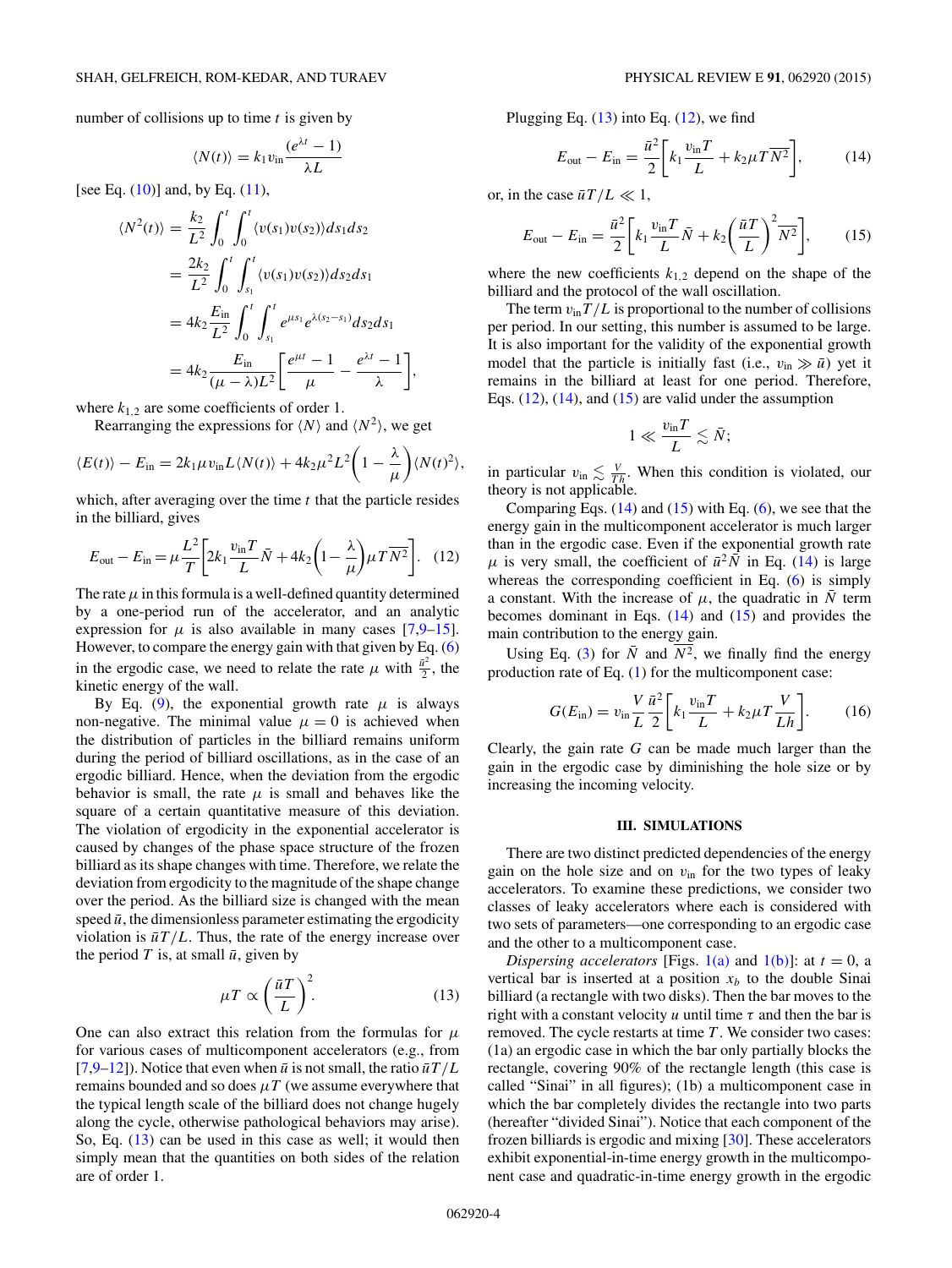<span id="page-4-0"></span>case [\[9\]](#page-6-0). To examine the leaky behavior, two holes of length *h* are placed on the upper rectangle boundary; the holes are shifted from the disk centers to avoid fast escaping orbits, and two holes are introduced to avoid strong dependence on the billiard oscillation phase. In all simulations, we use the following parameters: the rectangle width is  $a = 4$ , its height is  $b = 2$ , the disk radii are 1/2, the bar velocity is  $u = 0.1$ , the bar is introduced at the position  $x_b = 0.0915$  and removed at the time moment  $\tau = 1.83$ , and the period is  $T = 5.49$ . The initial energy and the hole size are as indicated in the figures.

*Focusing accelerators*[Figs. [1\(c\)](#page-1-0) and [1\(d\)\]](#page-1-0): The mushroom is a multicomponent system having an integrable component and a chaotic component [\[31\]](#page-6-0), whereas the slanted stadium is ergodic and mixing [\[32\]](#page-6-0). The oscillating mushroom accelerator exhibits exponential-in-time energy growth [\[11\]](#page-6-0) whereas the oscillating stadium exhibits quadratic-in-time energy growth [\[7,8\]](#page-6-0).

The shape of the mushroom is determined by the following four parameters:  $r$  is the radius of the cap;  $w$  is the half-width of the hole at the bottom of the cap (it coincides with the half-width of the stem at its highest point and  $w \leq r$ );  $\ell$  is the length of the stem; and the angle *θ* describes the inclination of the stem sides. When  $w = r$ , the mushroom becomes a slanted stadium.

For the purpose of numerical experiments, we used the following protocols:  $r(t) = 1$ ,  $w(t) = b_0 - b_1[1 - \cos(t)]$ , and  $\ell(t) = a_0 - a_1 \sin(t), a_0 = 1, b_0 = 1$ . For the mushroom, we set  $a_1 = 0.5$  and  $b_1 = 0.4$ ; and for the stadium,  $a_1 = 0.5$ ,  $b_1 = 0$ . The hole is located at the bottom of the stem with the center displaced by 0*.*01 from the center of the stem. In all experiments,  $\theta = 0.1111$ .

In each numerical experiment, 2000 particles are injected at randomly chosen times during the period  $[0, T]$  into the billiard through the holes, with random positions in the hole and entering angle. Each particle moves inside the billiard undergoing elastic collisions with the boundary until it exits by colliding with the hole. The exit time, the number of collisions until exit, and the exit speed are recorded.

Figure  $2(a)$  demonstrates that the average number of collisions at exit,  $\overline{N}$ , scales linearly with  $1/h$  for both the multicomponent and the ergodic cases. Figure  $2(b)$  shows that  $\overline{N}$  does not depend on the initial energy, again for both cases. Figure  $2(c)$  shows the geometric distribution of the exit collisions for the mushroom. These results support the assumptions made in Eq. [\(3\)](#page-1-0).

Figure 3 shows the dependence of  $G/v_{\text{in}} = (E_{\text{out}} - E_{\text{in}})h$ on  $1/h$  for the four billiard types. Figure  $3(a)$  shows that the net energy flow increases linearly with 1*/h* for billiards with exponential acceleration (nonergodic case) as predicted in Eq. [\(16\)](#page-3-0). The inset shows that for sufficiently small holes, the flow is essentially independent of the hole size for the ergodic billiards as predicted by Eq. [\(7\)](#page-2-0).

Figure 4 shows that the average energy gain,  $E_{\text{out}} - E_{\text{in}}$ , grows linearly with  $v_{\text{in}}$  for the multicomponent cases as predicted by Eq. [\(14\)](#page-3-0). The inset shows that this difference also grows with *v*in for the ergodic case (at a slow pace). To the leading order in *h*, one should not see such growth according to Eq. [\(6\)](#page-2-0). We explain the effect by the order *h* difference between the statistics of the closed and leaky accelerators. For example, averaging the second term of Eq. [\(5\)](#page-1-0) over a boundary with the



FIG. 3. Averaged energy gain dependence on the hole size. The energy gain increases linearly with 1*/h* for multicomponent billiards [see Eq. [\(16\)](#page-3-0)], and it is independent of the hole size for the ergodic billiards (for sufficiently small holes); see Eq. [\(7\)](#page-2-0). Here, the initial energy is  $E_{\text{in}} = 9000$  for the Sinai and divided Sinai accelerators, and  $E_{\text{in}} = 1250$  for the mushroom and stadium accelerators.

order *h* hole produces corrections of order  $h\bar{u}v$ , which cause an order *h* bias in the random walk of the velocity. Figure [5](#page-5-0) shows the mean bias  $\langle v_{\text{out}} - v_{\text{in}} \rangle / \langle N \rangle$ , which is indeed present and does not vanish in the limit of large initial speed, both in the ergodic and multicomponent cases. However, the bias is much smaller in the ergodic case, confirming our conjecture that it is of order *h*. The dependence of the energy gain on small *u* for the multicomponent accelerators is more delicate to obtain numerically due to the existence of two competing terms in Eq. [\(16\)](#page-3-0). By measuring the *u* dependence of the slope of the energy gain dependence on 1*/h*, namely the *u* dependence of the slope of curves such as those shown in Fig. 3, we obtained that indeed the slope dependence on  $u$  is close to  $u<sup>4</sup>$  (the simulations were performed for  $u \in [0.1, 0.2]$  in the divided Sinai accelerator).



FIG. 4. Dependence of the average energy gain on the initial speed: linear growth with  $v_{\text{in}}$  for multicomponent billiards [Eq. [\(14\)](#page-3-0)] and slow growth with  $v_{\text{in}}$  for the ergodic case, possibly due to order *h* corrections to Eq. [\(6\)](#page-2-0). Here  $h = 0.0005$  for Sinai and divided Sinai accelerators, and  $h = 0.00033$  for mushroom and stadium accelerators.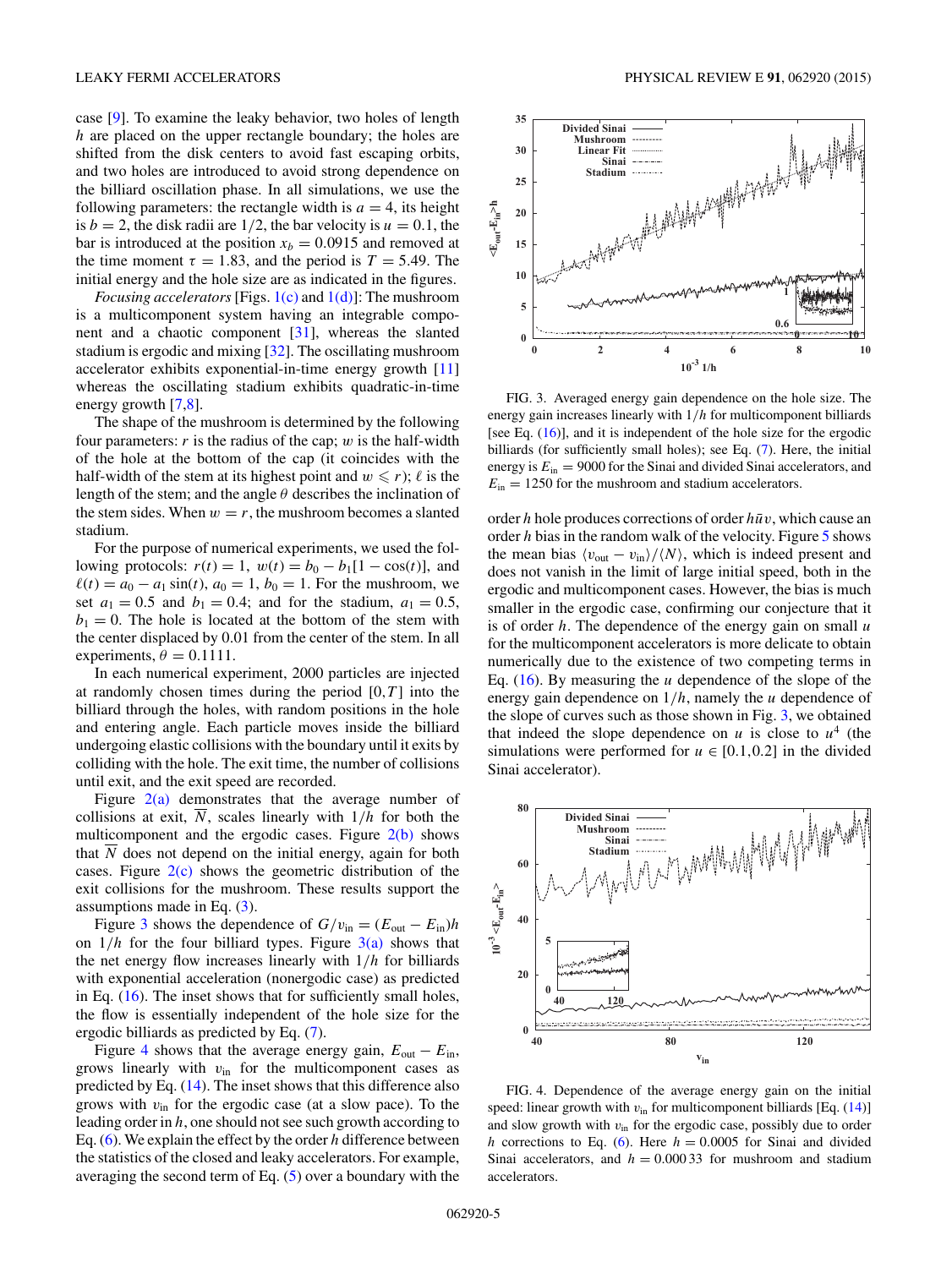<span id="page-5-0"></span>

FIG. 5. The speed bias vs initial speed. Here  $h = 0.0005$  for Sinai and divided Sinai, and  $h = 0.00033$  for mushroom and stadium.

### **IV. DISCUSSION AND CONCLUSION**

*A priori*, a faster accelerator does not automatically imply higher energy gain as faster particles escape earlier from the accelerator, and the net energy gain reflects the balance between the averaged escape time and the energy gained by then. In this paper, we find that in a billiard the escape is mainly determined by the average number of collisions, and from this observation we are able to find the balance between these two factors for two different types of accelerators. Our results conclusively show that multicomponent leaky accelerators produce higher net energy flow than their ergodic counterparts. Moreover, we show that the difference increases significantly when the hole size decreases.

One may worry that decreasing the hole size will lead to very long residence times. However, for the multicomponent case the residence time increases only logarithmically with the hole size. Indeed, the number of collisions is related to the residence time via  $LN(t) \sim \int_0^t v(s)ds$ , hence in the multicomponent case the averaged residence time is proportional to  $\log \bar{N} \sim \log h$ , while in the ergodic case it is proportional to  $\sqrt{\overline{N}} \sim h^{-1/2}$ . Hence, we expect that taking the small hole limit for gaining energy may become practical in the case of multicomponent leaky accelerators: they produce high gain at a fast pace.

Another question that naturally arises is the effect of interparticle collisions to our system. While our numerical experiments are done in a single-particle setting (the ensembles we consider correspond to different initial conditions for one particle), the general conclusion [\[7,9,12,13,15\]](#page-6-0) on the higher acceleration rate in the nonergodic case holds true for any dimension of the system. Therefore, if we consider the gas of *N* colliding particles inside the three-dimensional billiard as a system in 3*N*-dimensional configuration space, then we will have the same enhanced acceleration rate provided this system loses ergodicity for a substantial part of the billiard oscillation period *T* . We have discussed two different kinds of the ergodicity loss mechanisms. The first one is based on the separation of the billiard into two unconnected components during a part of the period. During the separation phase,

the system will lose ergodicity irrespective of the number of particles, and the rate of the temperature growth will be the same as in a single-particle case; see [\[9\]](#page-6-0). Thus, taking collisions into account should not change the outgoing heat flow in this case.

The other mechanism corresponds to choosing the billiard shape in such a way (e.g., by combining scattering and focusing components in the boundary) that elliptic islands emerge in the phase space of the single-particle billiard. The strong heat flow we achieve in this case is due to the fact that the particle can get captured in the island, so the distribution of particles in the billiard deviates from uniform for a significant portion of the period *T* . Here, the interparticle collisions may restore the uniformity and, therefore, impede the heat flow. Therefore, to achieve the high heat flow in this case, the number of collisions of a typical particle with other particles per period *T* must be small. Then, the nonuniform particles' distribution will sustain for a substantial part of each oscillation period. This gives us the following limitation to the system parameters:  $vT < S$ , where *S* is the mean free path. In other words, the frequency of the billiard wall oscillations must be higher than the interparticle collision frequency for the gas inside the billiard. We also need the number of the particle-to-wall collisions per period to be sufficiently large, i.e.,  $L \ll vT$ , which indicates that the size *L* of the billiard must be much smaller than the mean free path *S*, i.e., the Knudsen number of the gas inside the billiard must be sufficiently high [\[33\]](#page-6-0).

At room temperature, the gas particles may move with the speed *v* of order of 500 m*/*s or higher; if the gas is sufficiently dilute (e.g., if  $\rho \approx 10^{21}$  m<sup>-3</sup>), one may take  $S \sim 10^{-3}$  m or higher. This gives  $T^{-1} > 1$  MHz and  $L <$ 10  $\mu$ m, i.e., the parameters can be comparable with those of the MEMS devices. We can conclude that our results suggest that a periodic modulation of a shape of a microcavity at a radiofrequency might cause an anomalously high heat production, depending on the shape of the cavity.

Another relevant setting is that of a hot plasma, which can often be considered collisionless in tokamaks and various other settings; e.g., for plasma temperatures of order  $10^6$  K, the density of  $10^{19}$  m<sup>-3</sup>, and a trap whose shape is modulated at a radiofrequency, the above conditions for the validity of our model limit the size *L* of the trap at several meters. Moreover, the collision frequency of a plasma decreases with the increase in temperature [\[34\]](#page-6-0), so if the plasma that enters the trap through the hole is dilute or hot enough to begin with, the collisionless approximation will only improve inside the billiard as the particles get heated up. Therefore, if the plasma traps of the periodically modulated shapes that correspond to nonergodic billiards can be created (e.g., by electromagnetic fields), then we have at least a theoretical possibility of the sustained and fast plasma heating via the mechanism suggested in this paper.

Finally, we note that performing multiparticle simulations with particles having smooth attracting or repelling potentials in oscillating accelerators of the three suggested types (ergodic, dispersing multicomponent, and mixed phase-space multicomponent) may reveal nontrivial phenomena as order parameters, such as density, are varied: phase transitions between ergodic and nonergodic states may lead to transitions between different forms of energy gain.